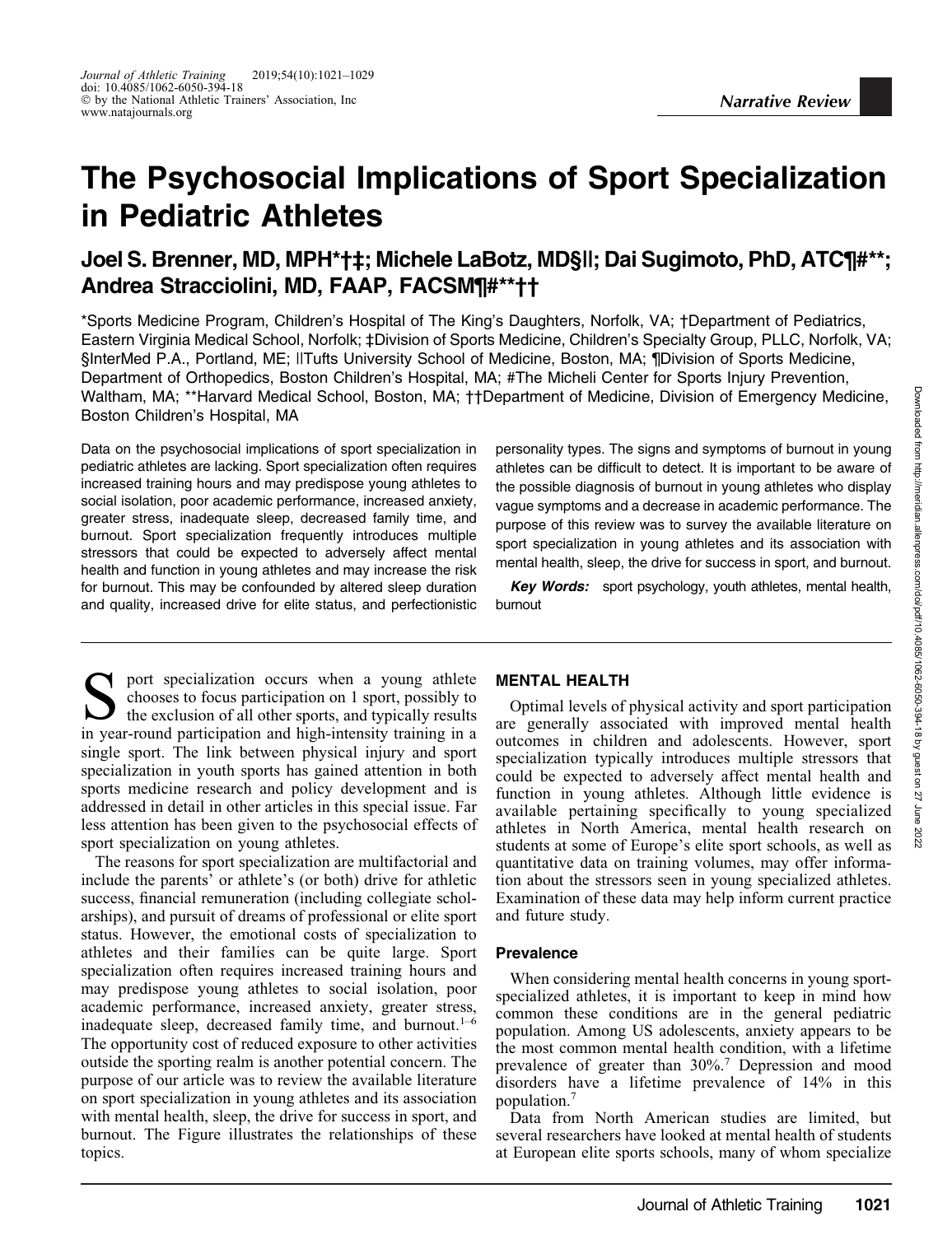

Figure. Psychosocial relationships in the sport specialization of young athletes.

in a single sport. A prospective study<sup>8</sup> using validated survey instruments was conducted on adolescent regionaland national-level athletes attending Swiss Olympic sports classes. Participants were single-sport athletes and represented a broad spectrum of team and individual sports. Participants were between 14 and 22 years of age (mean  $=$  $16.8 \pm 1.4$  years) and 63% of participants were male. The baseline analysis of 257 athletes identified 9% with reported clinically relevant depressive symptoms.<sup>8</sup> However, 197 of these athletes participated in a 6-month follow-up survey, and only 2% reported clinically relevant depressive symptoms. The authors did not offer an explanation for this decrease in symptom prevalence but did note that study dropouts did not differ from follow-up participants for any of the main study variables or potential confounders. In these young athletes, mental toughness correlated with improved measures of mental health, particularly during periods of high stress.<sup>8</sup>

The Hospital Anxiety and Depression Scale was administered to 326 elite German athletes between 12 and 18 years old (mean  $= 14.3 \pm 1.6$  years).<sup>9</sup> Twelve sports were represented, including both team and individual sports, and most participants attended German elite sport schools. Seven percent were classified with ''possible anxiety,'' 3% with ''probable anxiety,'' 10% with ''possible depression,'' and 4% with ''probable depression.'' These findings did not differ by sex or age and were not analyzed by sport type.

In a  $2018$  Norwegian study,<sup>10</sup> rates of psychological distress between participants in elite sport high schools ( $n =$  611; 390 males, 221 females representing 50 sports) and a control population of general high school students ( $n = 355$ ; 199 males, 156 females) were compared. All participants were 15 or 16 years old. Symptom checklists revealed higher levels of psychological distress among the control group (18.9%) than the athletes (7.1%). Sex differences were present, with higher rates of distress in female athletes (13.2%) as compared with males (3.6%), and these rates were 11% higher in both male and female control participants. Differences by sport were not analyzed. Perfectionistic traits were the best predictor of psychological distress in this population,<sup>10</sup> and we examine the role of perfectionism in contributing to burnout in young athletes later in this article.

Although these data suggested that elite sport participation was consistent with improvements in mental health versus the general population, such concerns were still fairly common in high-level athletes. However, myriad cultural differences between European and American adolescents raise questions about the applicability of these data to young US athletes. In addition, it is unclear if the students who were selected to participate in specialized, athletically oriented school settings reflected the majority of specialized child and adolescent US athletes in mainstream social and academic environments. Even though specific prevalence data regarding mental health concerns in young specialized athletes are not yet available, athletic trainers (ATs) should be aware that these children and adolescents are not immune to the same mental health struggles as the general population and that strategies to develop mental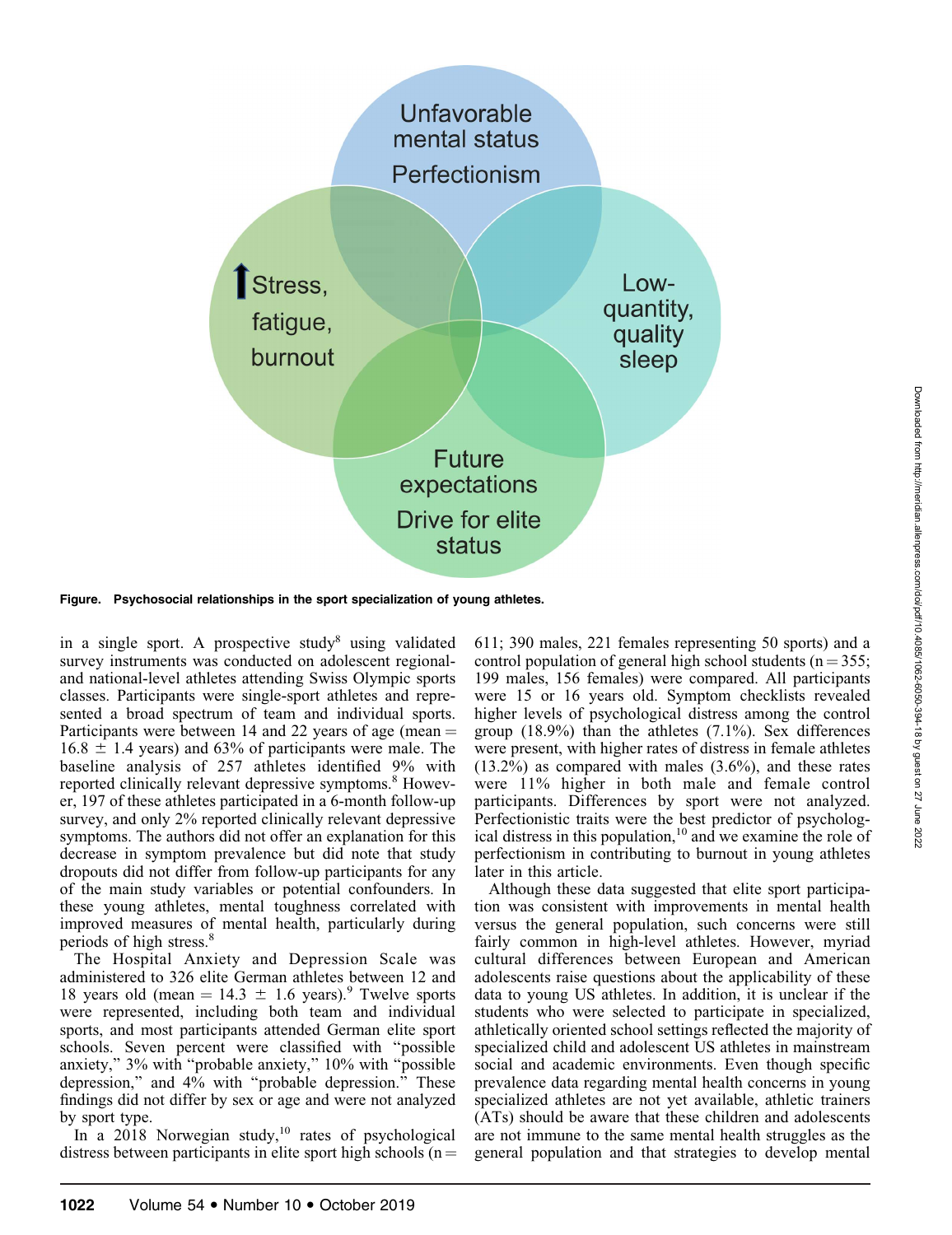toughness may mitigate this risk, particularly when stress levels are high. $8$ 

# Training Volume

Specialized athletes tend to have high training volumes, and several investigators have explored the dose-response curve between sport training volume and mental health. In a cross-sectional study<sup>11</sup> of 481 adolescents, those who reported more than 60 minutes of physical activity per day, 5 to 7 days per week, had 56% reduced odds of depression and 47% reduced odds of trait anxiety compared with adolescents who performed physical activity 0 to 2 days per week. Correlations between mental well-being and the volume of weekly sports practice were examined in a Web-based survey<sup>12</sup> of  $1245$  Swiss 16- to 20-year-olds. Peak mental wellbeing was evident at a mean of about 14 hours of sports practice per week; the odds of poor wellbeing increased for athletes with higher or lower volumes of training. In athletes training more than 17.5 hours per week, the odds ratio for poor wellbeing was 2.29, and for those athletes training less than 3.5 hours per week, the odds ratio was 2.33.

Although these results seem to indicate that 2 hours per day of training supported good mental health, survey studies lack the rigor of longitudinal data.

The specific role that sports training plays in mental health cannot be inferred from cross-sectional data, and a great deal of interindividual variability is undoubtedly present in the physiological and psychological responses to different training volumes. Time spent in practice, competition, and conditioning sessions may push specialized athletes toward the higher range of the weekly hours mentioned here. Athletic trainers and others who care for young athletes should keep these parameters in mind while monitoring the individual's response to different levels of training.

# Self-Esteem

The World Health Organization described mental health as ''more than the absence of mental disorders''<sup>13</sup> but also a state of wellbeing that allows individuals to realize their abilities, cope with normal stressors, and make meaningful contributions to their community. Therefore, it is important to keep in mind the effects of sport participation and specialization, not only on mental illness but also on the development of optimal mental health. Authors of a metaanalysis $14$  explored the potential mechanisms linking physical activity with mental health outcomes in children and adolescents. The strongest current data demonstrated that physical activity enhanced self-efficacy and physical self-concept. This appears to generalize to increased selfesteem, which is a critical component of good mental health.

Although physical activity is an important part of sport, a  $2014$  Canadian study<sup>15</sup> illuminated the direct relationship between self-esteem and sport. The researchers followed 1492 adolescents over 4 years and found that sports enjoyment, rather than sports participation per se, appeared to predict increased self-esteem. This may indicate that the key principle in the relationship between sport specialization and mental health is not necessarily what or how much young athletes do but whether they are still enjoying their sport experience. This is a point worth emphasizing to those who care for these athletes.

Significant concerns have been raised that specialization causes young athletes (and the adults who work with them) to focus excessively on performance and achievement, with a subsequent decrease in perceived enjoyment and fun. This topic was addressed by the ''What Sport Means in America" study<sup>16</sup> commissioned by the United States Anti-Doping Agency. The multifaceted study included a survey of 8- to 17-year-olds ( $n = 2263$ ) who participated in sport at school or in their local community; 646 athletes competed for their national governing bodies (NGBs). Young people participating in school or local sports were selected to demographically represent the US general population, and NGB sports were selected to provide a representative cross-section of sports played in the United States. Although NGB athletes typically train and compete at a higher level than non-NGB athletes, the rate of specialization in this sample was not determined. Participants were asked to identify what was ''really important'' to them when playing sports. The top answers among students participating in school or local sports were focused on social and developmental aspects of participation and included "having fun," "doing my best," and "being with my friends.'' The top answers among NGB athletes were more performance oriented and included ''performing well," "doing my best," and "improving my skills." Responses were not sorted by sex or sport. It is impossible to tease out whether the NGB athletes became more performance oriented as they progressed through their athletic careers or if they pursued more competitive opportunities due to these baseline personality characteristics. In either case, 82% of NGB athletes reported that "having fun" was "really important" to them in their sport and, therefore, they still perceived their sport participation as a positive experience. This is important, because the accumulation of positive experiences is crucial for building self-esteem and mental health in children and adolescents. Those who care for specialized athletes should recognize the benefit of providing an environment that fosters fun, even as attention is often increasingly directed toward performance and skill development.

# Sport Environment

As athletes become more specialized, a greater proportion of their life experience is sport related, and the sport environment has increasing influence on specialized young athletes and their development. The United States Anti-Doping Agency's "What Sport Means in America" study<sup>16</sup> asked young athletes to identify the type of influence coaches and other potential role models exerted on their behavior. The Table lists those who were frequently identified as having a ''mostly good'' influence on young athletes in sport, and both NGB and community-level and school-level athletes rated coaches as having greater influence than parents and teachers. Athletes training and competing at higher levels, which typically includes those who choose to specialize in a single sport, tend to have a highly favorable view of their experiences with coaching staff.

Coaches, ATs, and other youth sport stakeholders should recognize that positive mental health outcomes are enhanced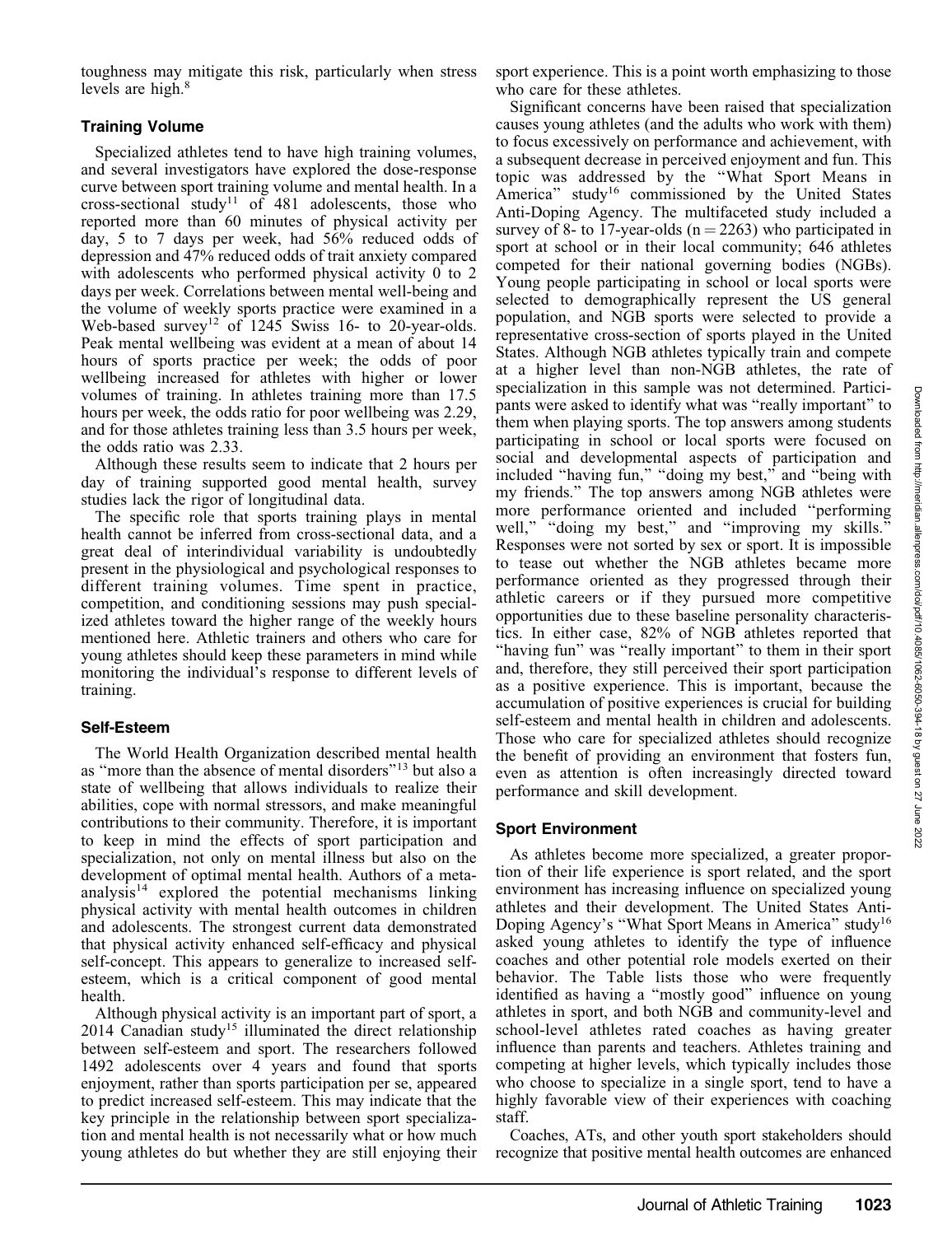Table. Respondents Who Reported Various Role Models<sup>a</sup> as Having a "Mostly Good" Influence on Their Behavior in Sport<sup>16</sup>

| Role Model                                      | Percentage |
|-------------------------------------------------|------------|
| National governing body athletes ( $n = 2219$ ) |            |
| Coaches                                         | 90         |
| Parents                                         | 76         |
| Olympic athletes                                | 64         |
| Other players                                   | 56         |
| Local or community athletes ( $n = 643$ )       |            |
| Coaches                                         | 78         |
| Parents                                         | 75         |
| Other players                                   | 56         |
| Teachers                                        | 53         |

<sup>a</sup> Participants were asked to indicate whether the following people had mostly good influence, mostly bad influence, or no influence on their behavior in sport: other players, coaches, officials, parents, spectators, teachers, professional athletes, Olympic athletes, collegiate athletes, other.

in specialized athletes when training and competition environments are fun, include the intentional teaching of life skills, and offer a motivational climate that supports the needs of the athlete.17 This improves athlete resilience and mental toughness, which has been shown to protect mental health during periods of high stress in elite young athletes.<sup>8</sup>

Abusive environments compromise mental health and, unfortunately, specialized athletes are often in situations that place them at higher risk for abuse.<sup>18</sup> These include travel (especially with nonparent adults), close athletecoach relationships, and perceptions of dependence on the coaching staff for future success.<sup>18</sup> Athletic trainers, parents, and health care providers should be aware of the warning signs for abuse and should ensure that sports programs adhere to best practices regarding abuse prevention and reporting.18

# SLEEP

Sleep duration and quality is an important component of the health maintenance of all youth athletes. The interplay among increased training hours, goal-oriented sports participation, and sleep duration and quality has not been extensively investigated in the youth sports arena. The increase in training volume that is inherent to sport specialization may directly affect physical and psychological health by altering sleep duration and quality. Training volume has also been associated with an increased risk for injury in high school athletes and youth baseball players.<sup>19,20</sup> It then follows that attention to sleep duration and quality by health care providers, including ATs, is a critical component of caring for the specialized young athlete and may improve mental health and prevent injury.

# Epidemiology

The American Academy of Pediatrics  $(AAP)^{21}$  recommended that children 6 to 12 years of age sleep 9 to 12 hours per night and adolescents 13 to 18 years of age sleep 8 to 10 hours per night. Athletes sleep an average of 6.8 hours per night. Elite athletes participating in individual sports slept 6.5 hours per night, and team-sport athletes, 7 hours per night.<sup>21</sup> The psychophysiological effect of increased training volume on sleep quality and quantity in specialized athletes may be related to increased muscle tension and pain after excessive participation or training, increased stress of competition, and changes in core body temperature.22–24 The multitude of demands placed on athletes, including academic pressure, social pressure, and physical stress, may affect sleep in various ways.

In this light, research devoted to sleep patterns of elitelevel athletes may improve our understanding of the effects of intense training on sleep patterns in young specialized athletes. Leeder et  $al^{25}$  reported that elite Olympic-level athletes showed poorer markers of sleep quality than agematched and sex-matched nonathletes. Among a cohort of elite rhythmic gymnasts, 78% described poor sleep quality, and gymnasts training more than 30 hours per week had roughly twice the odds of short sleep duration.<sup>26</sup> Training schedules may directly affect sleep duration: early-morning starts reduced sleep duration and increased pretraining fatigue levels.27,28

The adverse effects of short sleep duration on performance and injury are just now beginning to be realized in the sports literature. A recent study<sup>29</sup> demonstrated a relationship between training load and sleep in young athletes: the negative effects of training load on wellbeing were exacerbated by reduced sleep and minimized by increased sleep. Among elite-level gymnasts, decreased sleep duration, augmented training load, and inferior performance were associated.<sup>30</sup>

# Sleep and Mental Health

The interaction between sleep duration and mental health in adolescents is significant, with insufficient sleep and daytime sleepiness having the greatest relationship with mood disorder. $31,32$  The relationships among sleep duration, training volume, and mental health were examined in athletes 6 to 18 years old. Female athletes, athletes who self-reported a history of clinically diagnosed depression or anxiety, and athletes who reported a prior sport-related injury were less likely to meet sleep recommendations. Athletes who were goal oriented in their sport pursuits were also less likely to meet sleep recommendations than young athletes who pursued sport for fun or pleasure.<sup>33</sup> Analyzing the same data, Milewski et  $al<sup>34</sup>$  found that athletes who practiced soccer more than 10 hours per week slept less than their peers who practiced 3 or fewer hours per week, and middle school–aged boys (11–14 years old) who practiced more than 10 hours per week slept at least 0.5 hours less per night than their peers who practiced fewer hours. More than 40% of 137 elite, young French athletes with high training volumes reported poor or just sufficient sleep quality, and poor sleep quality was associated with poor academic performance.<sup>35</sup>

# Sleep Education

Improving education surrounding sleep hygiene and sports participation, regardless of specialization patterns, is important. O'Donnell and Driller<sup>22</sup> indicated that sleephygiene education in elite female netball athletes may have a positive effect on sleep duration and quality. Improving anticipatory guidance efforts surrounding sleep hygiene for young specialized and single-sport athletes may maintain both mental and physical health in all athletes, especially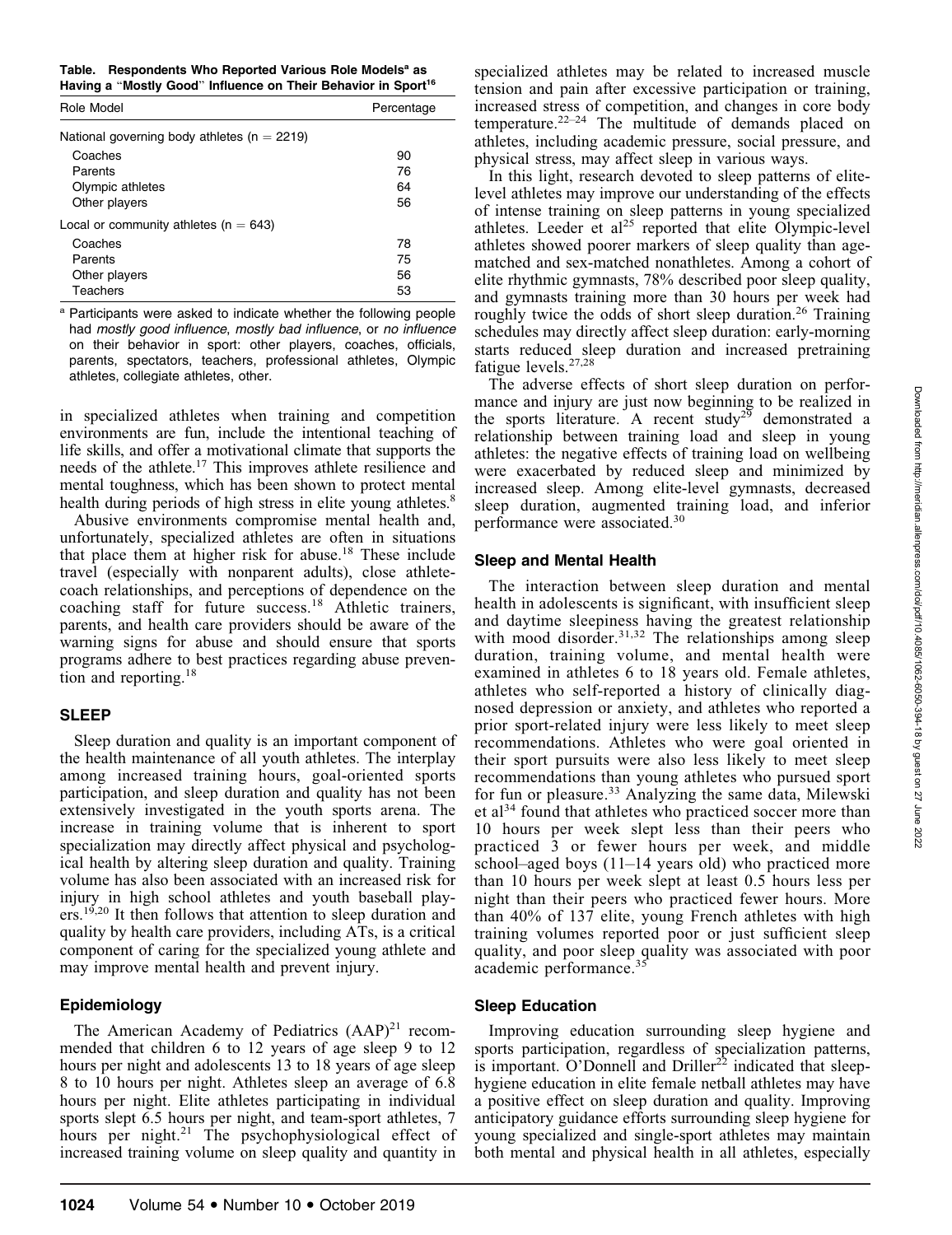young athletes on the path toward increased training and specialization.

# ELITE STATUS AND PERFORMANCE

Questions surrounding not only the costs but also the benefits of year-round intensive training in children focusing on a single sport persist for athletes, parents, and coaches. For example, a widely held belief is that yearround, intensive training, specialized in a single sport at an early age, leads to future athletic success. Developing superior athletic skill sets relative to peers in a certain sport may encourage young athletes to participate in more advanced levels during early childhood, which may be reinforced by subsequent attention from social media, college scouts, and professional sports organizations. Media platforms often spotlight the high-priced contracts awarded to athletically talented young athletes. Although this news is impressive to read, the statistics tell a different story.

#### Probability of Success

According to a National Collegiate Athletic Association (NCAA) report,<sup>36</sup> the percentages of high school basketball players who advance to play NCAA varsity men's and women's basketball are 3.4% (1.0% in Division I, 1.0% in Division II, and 1.4% in Division III) and 3.8% (1.2% in Division I, 1.1% in Division II, and 1.5% in Division III), respectively. In summary, only 3 or 4 of 100 high school basketball players participate in varsity basketball at the NCAA level. Additionally, the likelihood of playing at a NCAA Division I institution and potentially receiving a men's or women's basketball scholarship was estimated to be approximately 1 in 100 high school basketball players.4,36

Only 1.2% and 0.9% of eligible men's and women's NCAA basketball players were drafted by the National Basketball Association (NBA) and Women's National Basketball Association.<sup>36</sup> The probability of high school basketball players ultimately playing for the NBA or Women's National Basketball Association was exceedingly low: 0.011% (60/550 305, odds of 1 in 9172 players) for males and 0.008% (36/430 368, odds of 1 in 11 955 players) for females. The numbers and percentages of high school athletes who progressed to participate at the collegiate and professional levels are available at the NCAA Web site (http://www.ncaa.org/about/resources/research/probabilitycompeting-beyond-high-school).

# Lessons From Elite Athletes

A German research team<sup>37</sup> classified 1558 elite athletes as either world class (ie, individuals who ranked in the top 10 places at Olympic competitions or the Senior World Championships) or national level (ie, individuals who finished in the top 10 at National Senior Championships but not internationally). Compared with national-level athletes, a greater proportion of world-class athletes participated in multiple sports during childhood and adolescence. This was true for both training (66% versus 51%) and competition (53% versus 39%). Longitudinal analysis confirmed that the world-class athletes spent more time practicing sports other than their dominant sport from early childhood to adulthood. Interestingly, among this population of worldclass athletes, a dose-response association appeared to be present between world-class success and the number of additional sports pursued by the athlete. Furthermore, early athletic success  $\left($  < 14 years old) resulting from single-sport specialization was generally not sustained into adulthood and the onset of single-sport specialization was later (14.4 years) in the world-class athletes than in the national-level athletes (12.1 years). Similarly, elite Danish athletes specialized in a single sport at a later age than near-elite Danish athletes.<sup>38</sup> The German research team concluded that performing multiple sports, especially during the early to middle teen years, indicated a greater likelihood of athletic success.<sup>37</sup> Although admittedly, other contributing factors differentiate world-class from national-level athletes, this report is worth highlighting. Gullich et  $al^{39}$ compared sport-activity histories between medalists and nonmedalists in international competitions with similar findings. In the United States, the AAP2 observed that NCAA Division I athletes had a propensity to play multiple sports during high school. Additionally, the same AAP report documented that at the 2015 National Football League Scouting Combine, 87% of the 322 participants played multiple sports, compared with only 13% who pursued football alone while they were growing up.<sup>2</sup> More evidence has been documented in Australia. Baker et al<sup>40</sup> found that top triathlon athletes spent more training hours in non–triathlon-related activities than middle-ranked and low-ranked triathlon athletes.

The underlying mechanism may be that playing multiple sports during childhood and throughout their athletic careers exposes athletes to various neuromuscular-activation, -control, and -movement patterns.<sup>41</sup> General motor skill sets can be classified into skill-related physical fitness (agility time, reaction time, coordination, power, speed, and balance) and health-related physical fitness (muscular strength, muscular endurance, cardiovascular endurance, body composition, flexibility, and stress recovery).<sup>42</sup> Those who specialize in a single sport may develop skill-related physical fitness relative to their sport at an early age. However, those who engage in multiple sports likely enhance their overall physical fitness. Training various muscle groups by participating in different sports during childhood may facilitate greater overall athletic development.

# Injury Risk

Several groups $43,44$  have looked at injury risk in young specialized athletes. Rugg et al<sup>43</sup> identified current NBA players who were drafted in the first round from 2008 to 2015 and investigated whether they participated in additional sports (multiple-sport athletes) or played only basketball (single-sport athletes) during high school. Of 237 NBA players, 15% were multiple-sport athletes and 85% were single-sport athletes in high school. The NBA players who were multiple-sport athletes in high school were less likely to sustain a major musculoskeletal injury than those who focused on basketball alone (multiple-sport NBA players  $= 25\%$ , single-sport NBA players  $= 43\%$ ). Also, NBA athletes with a history of multiple-sport participation during high school demonstrated greater longevity and higher percentages of total games played than NBA athletes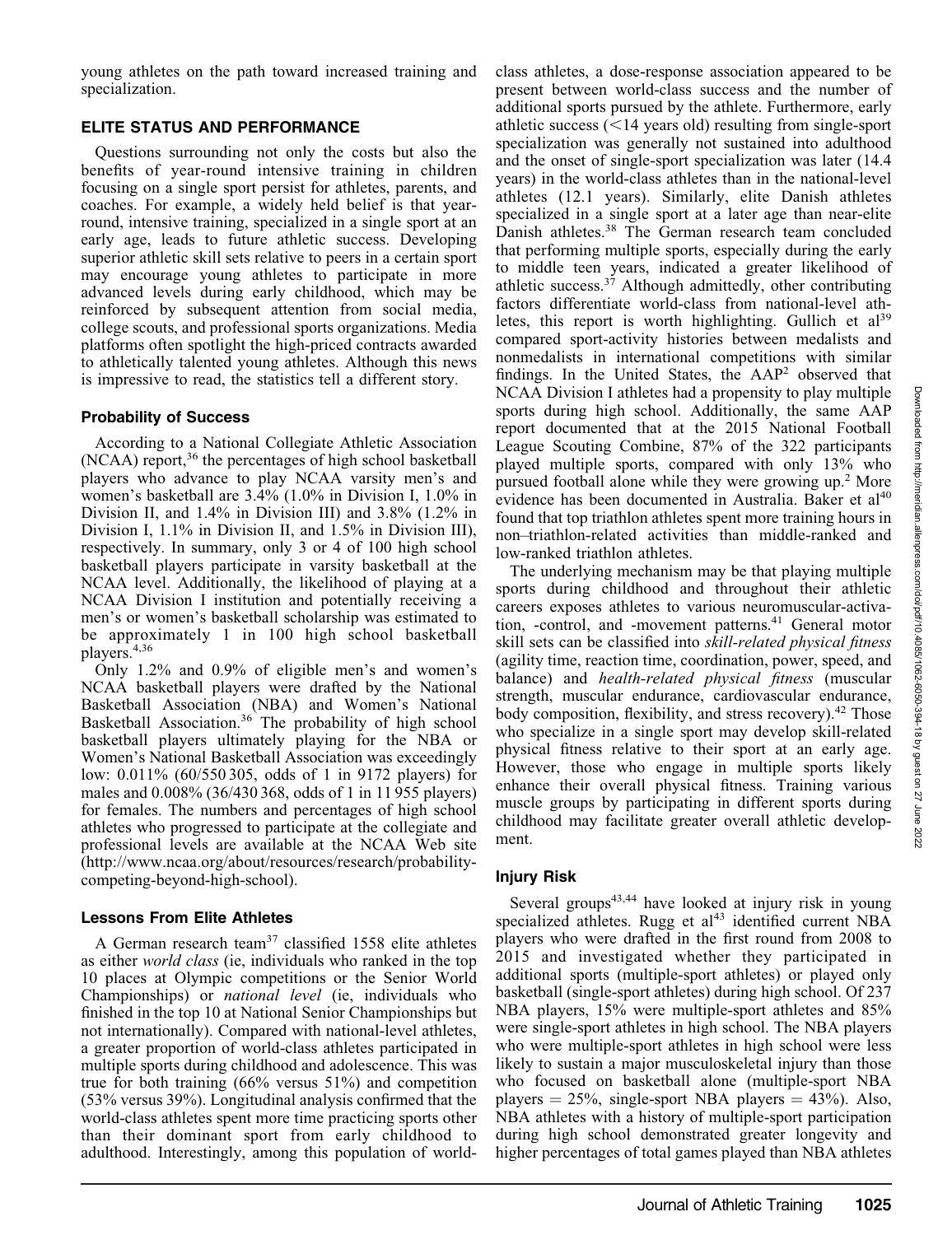who pursued only basketball (multiple-sport NBA athletes  $= 94\%$ , single-sport NBA athletes  $= 81\%$ .<sup>43</sup>

Other authors<sup>44</sup> investigated sport-specialization status among 102 professional baseball players in an independent league in the United States. The players were asked whether or not they specialized in baseball before high school and about their history of major injuries. A *major* injury was defined as a musculoskeletal injury or condition that kept the player out of baseball for an entire year.<sup>44</sup> Specialization in baseball before high school occurred in 49%, whereas 51% played other sports. Professional baseball players who participated only in baseball (single-sport athletes) before high school were more likely to suffer major injuries during their professional careers than players who participated in additional sports (multiple-sport athletes). $44$  These studies seem to indicate the prophylactic benefits of performing multiple sports in childhood and adolescence rather than focusing on a single sport.

Hall et al<sup>45</sup> reported 1.5- to 4-fold increased relative risks of patellofemoral pain, Sinding-Larsen-Johansson disease or patellar tendon-related conditions, and Osgood-Schlatter disease in young female athletes who pursued a single sport compared with multiple sports. According to Sugimoto et al,  $46$  training volume tended to be greater in single-sport female athletes than in those who participated in multiple sports and was independently associated with lower extremity overuse injuries. Jayanthi et  $al^{47}$  explored risk factors for overuse injuries and early sport specialization in young athletes and found that total time spent in training per week and sport specialization were independently associated with serious overuse injuries, such as spondylolysis, osteochondritis dissecans, and stress fractures. The links among training volume, injury, and sport specialization have been consistent. Post et al $48,49$  demonstrated that high competition and training or practice volumes were independently associated with lower extremity injuries in young female athletes.

#### BURNOUT

#### Definition

One possible adverse effect of early sport specialization is burnout. However, other factors contribute to burnout as well, including training overload and societal and parental pressures.3,4,50,51 Burnout is part of a spectrum of conditions that includes overreaching and overtraining.<sup>3</sup> Burnout was defined by R. E. Smith<sup>52</sup> as a "response to 'chronic stress' in which a young athlete ceases to participate in a previously enjoyable activity." Raedeke<sup>53</sup> defined the term as a ''chronic psychological syndrome consisting of emotional and physical exhaustion, reduced sense of accomplishments, and sport devaluation.'' Four stages of burnout were described by Smith: (1) the young athlete is placed in a situation that involves varying demands, (2) the demands are perceived as excessive, (3) the young athlete experiences varying physiological responses, and (4) varying burnout consequences develop (ie, withdrawal).<sup>52</sup> Young athletes may withdraw from a sport because they perceive that it is impossible to meet the physical and psychological demands of the sport.<sup>50</sup> Still, most young athletes do not discontinue a sport due to

burnout but because they may be interested in other activities or different sports.<sup>50</sup>

#### Epidemiology

Data regarding burnout in young athletes are lacking compared with information available on adults. Due to an absence of standard definitions, it is difficult to determine the extent of burnout in young athletes.<sup>3</sup> Overreaching is defined as decreased performance due to intense training that is accompanied by psychological and neuroendocrinologic symptoms.<sup>54</sup> Several researchers<sup>55,56</sup> reported overreaching in 30% to 35% of adolescent athletes.

Barynina and Vaitsekhovskii<sup>57</sup> and Wall and Cote<sup>58</sup> observed that athletes who specialized early tended to withdraw from their sports due to burnout. Swimmers who specialized early spent less time on the national team and retired from swimming earlier than athletes who specialized later.<sup>57</sup>

Chyi et al<sup>59</sup> noted "interweaving relationships between life stressors, perceived stress and burnout in college athletes." Li et  $al^{60}$  showed that focusing on long-term development and communication was protective against burnout. Optimistic elite-level male and female wrestlers were less likely to develop burnout and had lower levels of emotional exhaustion than their less optimistic peers.<sup>61</sup>

#### Perfectionism

Perfectionism in sports predicts longitudinal changes in athlete burnout.<sup>62</sup> Gustafsson et al<sup>63</sup> studied Swedish junior athletes aged 16 to 19 years in a variety of sports. Athletes who scored high in perfectionism were at greater risk for burnout. This was especially true when they perceived a parental emphasis on winning or failing rather than trying one's best. After investigating junior athletes in the United Kingdom over 3 months, Madigan et  $al<sup>64</sup>$  suggested that perfectionistic concerns were a risk factor for developing burnout but that perfectionistic strivings were protective against burnout.

#### Risk Factors

In young athletes, various factors contribute to burnout that may be related directly or indirectly to sport specialization. Environmental factors may include extremely high training volume, excessive time commitment, demanding performance expectations (imposed by self or significant others), frequent and intense competitions, inconsistent coaching practices, little personal control in sport decision making, and negative performance evaluations.3,4,56 Personal characteristics contributing to burnout include perfectionism, a need to please others, nonassertiveness, unidimensional self-conceptualization (focusing only on one's athletic involvement), low selfesteem, and a high level of perceived stress (high anxiety). $3,4,56$ 

#### **Diagnosis**

The diagnosis of burnout in young athletes is often difficult and requires a comprehensive history, focused physical examination, and limited testing.3,54,65 Athletes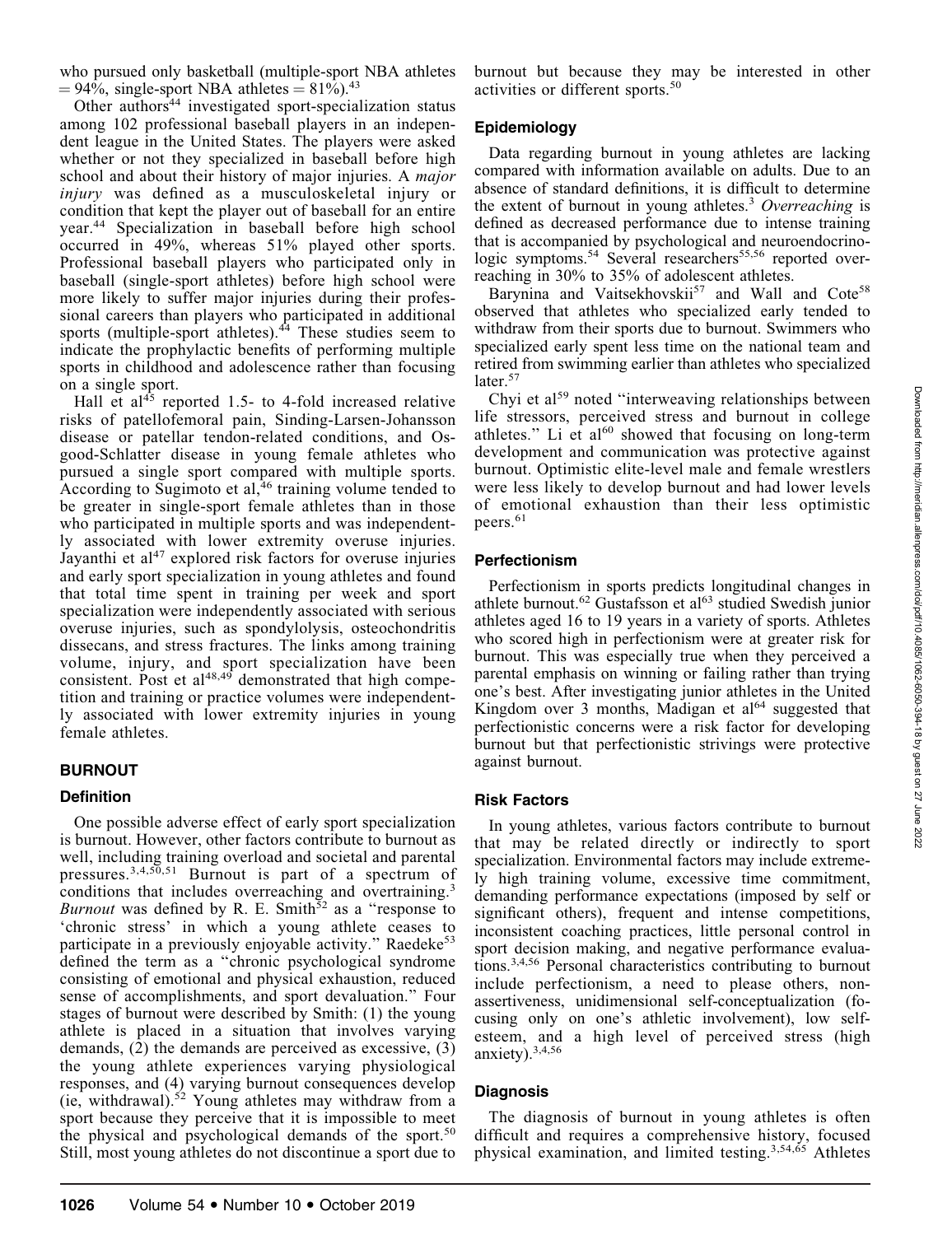with ambiguous muscle or joint complaints, fatigue, or poor academic performance without a specific diagnosis should be evaluated for burnout.<sup>1</sup> As part of the workup, it is important for health care providers to question further the athlete's motivation to participate in the sport. $<sup>1</sup>$ </sup>

Symptoms of Overtraining Syndrome or Burnout. The symptoms of burnout may vary in young athletes and include fatigue; depression; bradycardia or tachycardia; loss of motivation or interest; hypertension; sleep disturbances or insomnia; irritability; agitation; decreased selfconfidence; anxiety; nausea; loss of appetite; weight loss; lack of mental concentration; heavy, sore, or stiff muscles; restlessness; and frequent illness.<sup>3,4,51,54</sup>

History. Athletes with burnout may have a history of decreased performance persisting despite weeks to months of recovery, disturbances in mood, lack of signs or symptoms reflective of other possible causes of underperformance, lack of enjoyment from sport participation, and inadequate nutritional and hydration intake. $3-5$  Athletes should be screened for the presence of potential triggers, such as (a) increased training load without adequate recovery, (b) monotony of training, (c) excessive number of competitions, (d) sleep disturbance, (e) stressors in family life (eg, parental pressure), (f) stressors in sporting life (eg, coaching pressure and travel demands), and (g) previous illness.3,54

Diagnostic Testing. If indicated by the young athlete's history, the following laboratory tests could be considered to rule out metabolic causes of burnout: complete blood count, comprehensive metabolic panel, erythrocyte sedimentation rate, C-reactive protein, iron studies, creatine kinase, thyroid studies, cytomegalovirus, and Epstein-Barr virus titers.3–5 Clinicians trained in psychological assessments could consider administering the Profile of Mood States, which is a psychometric tool for a global measure of mood, tension, depression, anger, vigor, fatigue, and confusion.3,54,65 The Athlete Burnout Questionnaire could also be administered.<sup>66</sup>

#### Implications

Burnout in young athletes can lead to serious physical and psychosocial implications, both short term and long term. A young athlete who drops out of sports or all physical activities due to burnout is at risk for multiple comorbidities. Examples include obesity, depression, hypertension, diabetes, and poor academic performance. Overall, burnout has been reported $67,68$  to have significant effects on motivation, performance, and wellbeing.

The Stroop Color and Word Test is a common neuropsychological test for brain dysfunction and cognition. Ryu et al<sup>69</sup> studied 460 Korean high school studentathletes using the Stroop Test and electroencephalograms. Athletes with burnout were less accurate on the Stroop Test and displayed lower amplitudes in the frontal areas of the brain. These results suggest intrinsic cognitive dysfunction in athletes with burnout.

#### Prevention

The AAP and American Medical Society for Sports Medicine have published 3 reports to help prevent burnout in young athletes. $1-3$  Their recommendations include the following:

- (1) Keep workouts interesting, with age-appropriate games and training, to preserve fun during practices.
- (2) Take 1 to 2 days per week off from organized or structured sport participation to allow the body to rest or to participate in other activities.
- (3) Take 2- to 3-month breaks from structured training and competition in 1 sport while focusing on other activities and cross-training to prevent a loss of skill or conditioning. These breaks may be divided into 1 month increments.
- (4) Focus on wellness and teaching athletes to be in tune with their bodies so they become alert to cues that they need to slow down or alter their training methods.
- (5) Emphasize skill development more than competition and winning. $1-3$

The AAP also recommended that young athletes participate in multiple sports, at least until puberty, to decrease the chances of injuries, stress, and burnout and emphasized that ''the primary focus of sports for young athletes should be to have fun and learn lifelong physical activity skills."<sup>2</sup> Chyi et al<sup>59</sup> endorsed life-management programs to reduce collegiate athletes' stress; these could also be helpful for young athletes.

# **CONCLUSIONS**

Sport participation appears to help protect mental health in young athletes. This protection is optimized when the sport experience is enjoyable and developmentally appropriate. It is important that these features remain priorities for those athletes who choose to specialize in a single sport. Athletic trainers should be aware of current sleep recommendations for pediatric and adolescent athletes. Emerging data from ongoing research on mental health and sleep hygiene in young specialized athletes should provide further guidance on best practices for this population. Athletic trainers and the entire health care team should monitor not only the physical but also the psychological responses of individual athletes to changes in training volume and intensity. Although early sport specialization is believed to be a successful pathway for young athletes' athletic careers, current evidence suggests that performing multiple sports at early ages may actually result in greater adult success in sport. The signs and symptoms of burnout in young athletes can be vague and difficult to detect. Clinicians must be attentive to the possible diagnosis of burnout in young athletes with vague symptoms and decreased academic performance.

# **REFERENCES**

- 1. Brenner JS; American Academy of Pediatrics Council on Sports Medicine and Fitness. Overuse injuries, overtraining, and burnout in child and adolescent athletes. Pediatrics. 2007;119(6):1242–1245.
- 2. Brenner JS; Council on Sports Medicine and Fitness. Sports specialization and intensive training in young athletes. Pediatrics. 2016;138(3):e20162148.
- 3. DiFiori JP, Benjamin HJ, Brenner JS, et al. Overuse injuries and burnout in youth sports: a position statement from the American Medical Society for Sports Medicine. Br J Sports Med. 2014;48(4):287–288.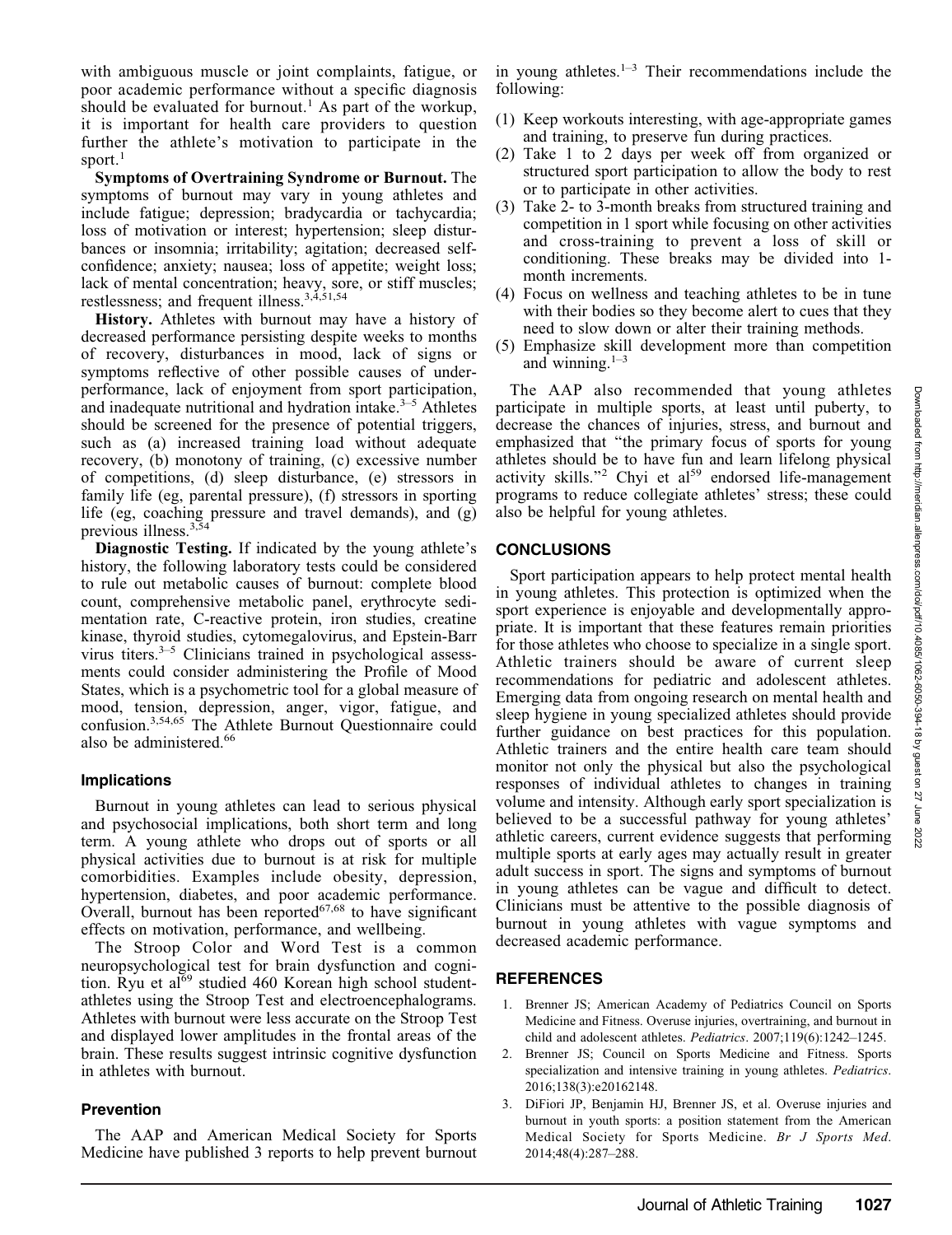- 4. Malina RM. Early sport specialization: roots, effectiveness, risks. Curr Sports Med Rep. 2010;9(6):364–371.
- 5. Jayanthi N, Pinkham C, Dugas L, Patrick B, Labella C. Sports specialization in young athletes: evidence-based recommendations. Sports Health. 2013;5(3):251–257.
- 6. Mostafavifar AM, Best TM, Myer GD. Early sport specialisation, does it lead to long-term problems? Br J Sports Med. 2013;47(17):1060– 1061.
- 7. Any anxiety disorder. National Institute of Mental Health Web site. http://www.nimh.nih.gov/health/statistics/any-anxiety-disorder. shtml. Last updated November 2017. Accessed August 10, 2018.
- 8. Gerber M, Best S, Meerstetter F, et al. Effects of stress and mental toughness on burnout and depressive symptoms: a prospective study with young elite athletes. J Sci Med Sport. 2018;21(12):1200–1205.
- 9. Weber S, Puta C, Lesinski M, et al. Symptoms of anxiety and depression in young athletes using the Hospital Anxiety and Depression Scale. Front Physiol. 2018;9:182.
- 10. Rosenvinge JH, Sundgot-Borgen J, Pettersen G, Martinsen M, Stornaes AV, Pensgaard AM. Are adolescent elite athletes less psychologically distressed than controls? A cross-sectional study of 966 Norwegian adolescents. Open Access J Sports Med. 2018;9:115–123.
- 11. McDowell CP, MacDonncha C, Herring MP. Brief report: associations of physical activity with anxiety and depression symptoms and status among adolescents. *J Adolesc*. 2017;55:1-4.
- 12. Merglen A, Flatz A, Belanger RE, Michaud PA, Suris JC. Weekly sport practice and adolescent well-being. Arch Dis Child. 2014;99(3):208–210.
- 13. Mental health: strengthening our response. World Health Organization Web site. http://www.who.int/news-room/fact-sheets/detail/ mental-health-strengthening-our-response. Accessed July 8, 2018.
- 14. Lubans D, Richards J, Hillman C, et al. Physical activity for cognitive and mental health in youth: a systematic review of mechanisms. Pediatrics. 2016;138(3):e20161642.
- 15. Adachi PJ, Willoughby T. It's not how much you play, but how much you enjoy the game: the longitudinal associations between adolescents' self-esteem and the frequency versus enjoyment of involvement in sports. J Youth Adolesc. 2014;43(1):137–145.
- 16. True Sport: what we stand to lose in our obsession to win. US Anti-Doping Agency Web site. http://truesport.org/wp-content/uploads/ TSReport.pdf?submissionGuid=b4bb4d78-f7c2-4763-b4aeffa4f1a00722 USA-DATSWwstliootw. Accessed October 3, 2018.
- 17. Bean CN, Fortier M, Post C, Chima K. Understanding how organized youth sport may be harming individual players within the family unit: a literature review. Int J Environ Res Public Health. 2014;11(10):10226–10268.
- 18. Mountjoy M, Sundgot-Borgen J, Burke L, et al. The IOC consensus statement: beyond the Female Athlete Triad. Relative Energy Deficiency in Sport (RED-S). Br J Sports Med. 2014;48(7):491–497.
- 19. Olsen SJ II, Fleisig GS, Dun S, Loftice J, Andrews JR. Risk factors for shoulder and elbow injuries in adolescent baseball pitchers. Am J Sports Med. 2006;34(6):905–912.
- 20. Fleisig GS, Andrews JR, Cutter GR, et al. Risk of serious injury for young baseball pitchers: a 10-year prospective study. Am J Sports Med. 2011;39(2):253–257.
- 21. Lastella M, Roach GD, Halson SL, Sargent C. Sleep/wake behaviours of elite athletes from individual and team sports. Eur J Sport Sci. 2015;15(2):94–100.
- 22. O'Donnell S, Driller MW. Sleep-hygiene education improves sleep indices in elite female athletes. Int J Exerc Sci. 2017;10(4):522–530.
- 23. Halson SL. Sleep in elite athletes and nutritional interventions to enhance sleep. Sports Med. 2014;44(suppl 1):S13-S23.
- 24. Nedelec M, Halson S, Abaidia AE, Ahmaidi S, Dupont G. Stress, sleep and recovery in elite soccer: a critical review of the literature. Sports Med. 2015;45(10):1387–1400.
- 25. Leeder J, Glaister M, Pizzoferro K, Dawson J, Pedlar C. Sleep duration and quality in elite athletes measured using wristwatch actigraphy. J Sports Sci. 2012;30(6):541–545.
- 26. Silva MR, Paiva T. Risk factors for precompetitive sleep behavior in elite female athletes. J Sports Med Phys Fitness. 2019;59(4):708– 716.
- 27. Sargent C, Lastella M, Halson SL, Roach GD. The impact of training schedules on the sleep and fatigue of elite athletes. Chronobiol Int. 2014;31(10):1160–1168.
- 28. Sargent C, Halson S, Roach GD. Sleep or swim? Early-morning training severely restricts the amount of sleep obtained by elite swimmers. Eur J Sport Sci. 2014;14(suppl 1):S310-S315.
- 29. Watson A, Brickson S. Impaired sleep mediates the negative effects of training load on subjective well-being in female youth athletes. Sports Health. 2018;10(3):244–249.
- 30. Dumortier J, Mariman A, Boone J, et al. Sleep, training load and performance in elite female gymnasts. Eur J Sport Sci. 2018;18(2):151–161.
- 31. Owens J; Adolescent Sleep Working Group; Committee on Adolescence. Insufficient sleep in adolescents and young adults: an update on causes and consequences. Pediatrics. 2014;134(3):e921– e932.
- 32. Dickinson DL, Wolkow AP, Rajaratnam SMW, Drummond SPA. Personal sleep debt and daytime sleepiness mediate the relationship between sleep and mental health outcomes in young adults. Depress Anxiety. 2018;35(8):775–783.
- 33. Stracciolini A, McCracken CM, Meehan WP III, Milewski MD. Lack of sleep among youth athletes is associated with a higher prevalence of self-reported history of anxiety and depression. Paper presented at: Pediatric Research in Sports Medicine (PRISM) National Conference; January 17, 2019; Atlanta, GA.
- 34. Milewski MD, McCracken CM, Meehan WP III, Stracciolini A. Increased hours of training volume per week is associated with decreased sleep in pediatric and adolescent athletes. Paper presented at: Pediatric Research in Sports Medicine (PRISM) National Conference; January 17, 2019; Atlanta, GA.
- 35. Poussel M, Laure P, Genest J, et al. Sleep and academic performance in young elite athletes [in French]. Arch Pediatr. 2014;21(7):722–726.
- 36. Research. National Collegiate Athletic Association Web site. http:// www.ncaa.org/about/resources/research. Accessed August 30, 2018.
- 37. Gullich A, Emrich E. Considering long-term sustainability in the development of world class success. Eur J Sport Sci. 2014;14(suppl 1):S383–S397.
- 38. Moesch K, Elbe AM, Hauge ML, Wikman JM. Late specialization: the key to success in centimeters, grams, or seconds (cgs) sports. Scand J Med Sci Sports. 2011;21(6):e282–e290.
- 39. Gullich A, Kovar P, Zart S, Reimann A. Sport activities differentiating match-play improvement in elite youth footballers: a 2-year longitudinal study. J Sports Sci. 2017;35(3):207–215.
- 40. Baker J, Cote J, Deakin J. Patterns of early involvement in expert and nonexpert masters triathletes. Res Q Exerc Sport. 2006;77(3):401-407.
- 41. Myer GD, Jayanthi N, Difiori JP, et al. Sport specialization, part I: does early sports specialization increase negative outcomes and reduce the opportunity for success in young athletes? Sports Health. 2015;7(5):437–442.
- 42. Myer GD, Faigenbaum AD, Ford KR, Best TM, Bergeron MF, Hewett TE. When to initiate integrative neuromuscular training to reduce sports-related injuries and enhance health in youth? Curr Sports Med Rep. 2011;10(3):155-166.
- 43. Rugg C, Kadoor A, Feeley BT, Pandya NK. The effects of playing multiple high school sports on National Basketball Association players' propensity for injury and athletic performance. Am J Sports Med. 2018;46(2):402–408.